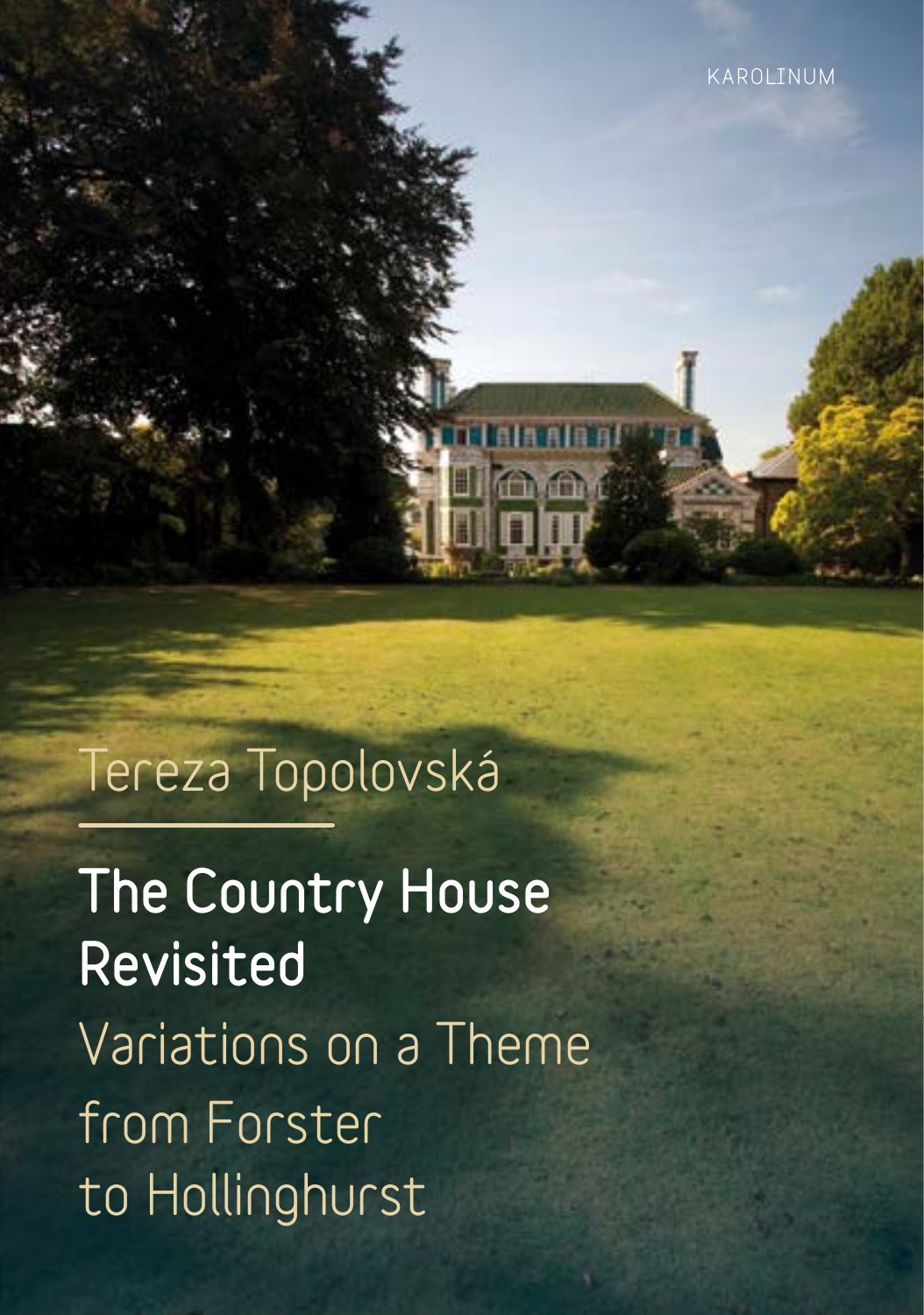### The Country House Revisited

**Variations on a Theme from Forster to Hollinghurst**

### Tereza Topolovská

**KAROLINUM PRESS Karolinum Press is a publishing department of Charles University Ovocný trh 560/5, 116 36 Prague 1, Czech Republic www.karolinum.cz © Karolinum Press, 2017 © Tereza Topolovská, 2017 Layout by Jan Šerých Set in the Czech Republic by Karolinum Press First edition**

**A catalogue record for this book is available from the National Library of the Czech Republic.**

**ISBN 978-80-246-3672-6 ISBN 978-80-246-3696-2 (pdf)**

**The original manuscript was reviewed by Associate Professor Ladislav Nagy (University of South Bohemia, České Budějovice) and Professor Milada Franková (Masaryk University, Brno).**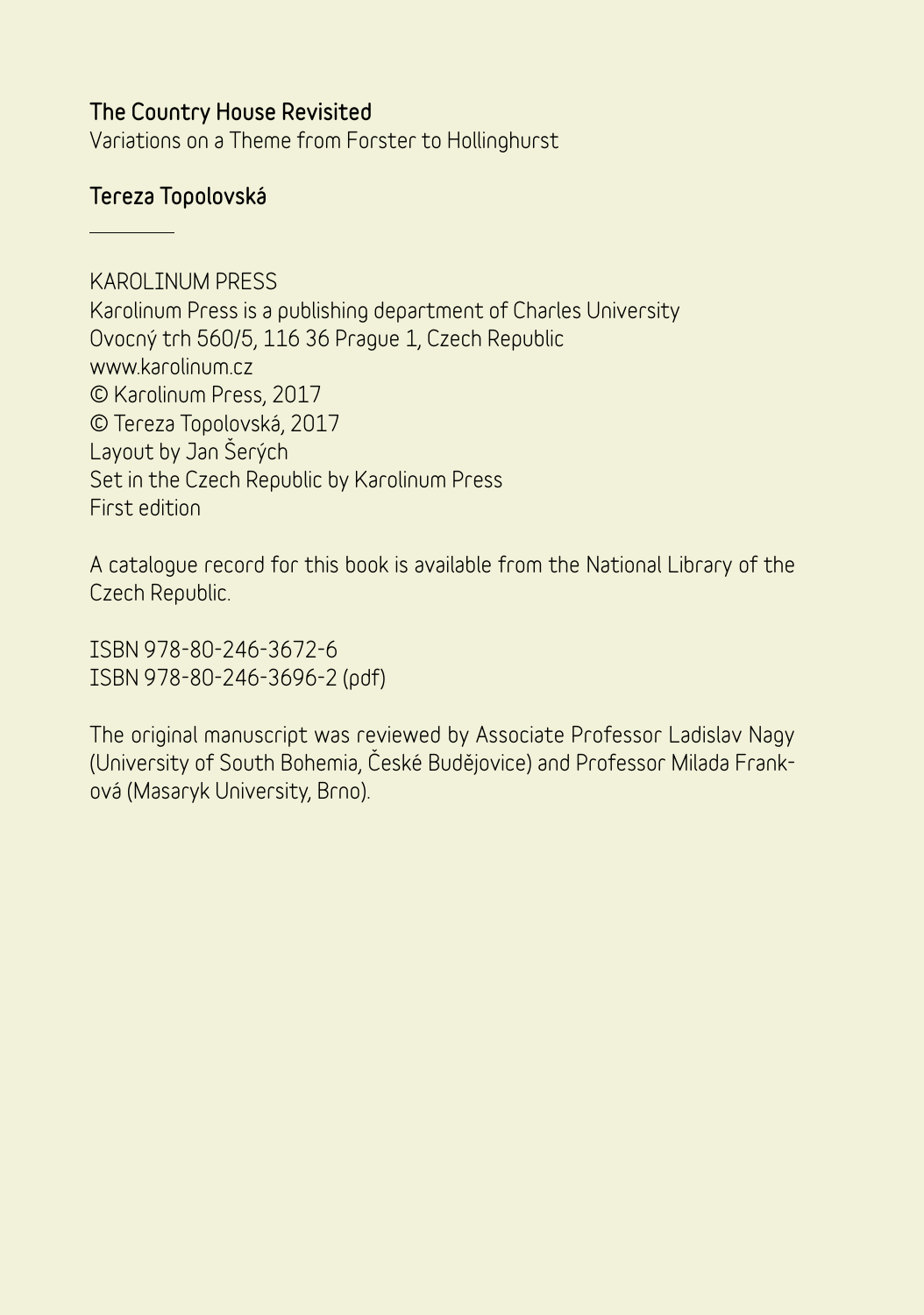

**Charles University Karolinum Press 2017**

**www.karolinum.cz ebooks@karolinum.cz**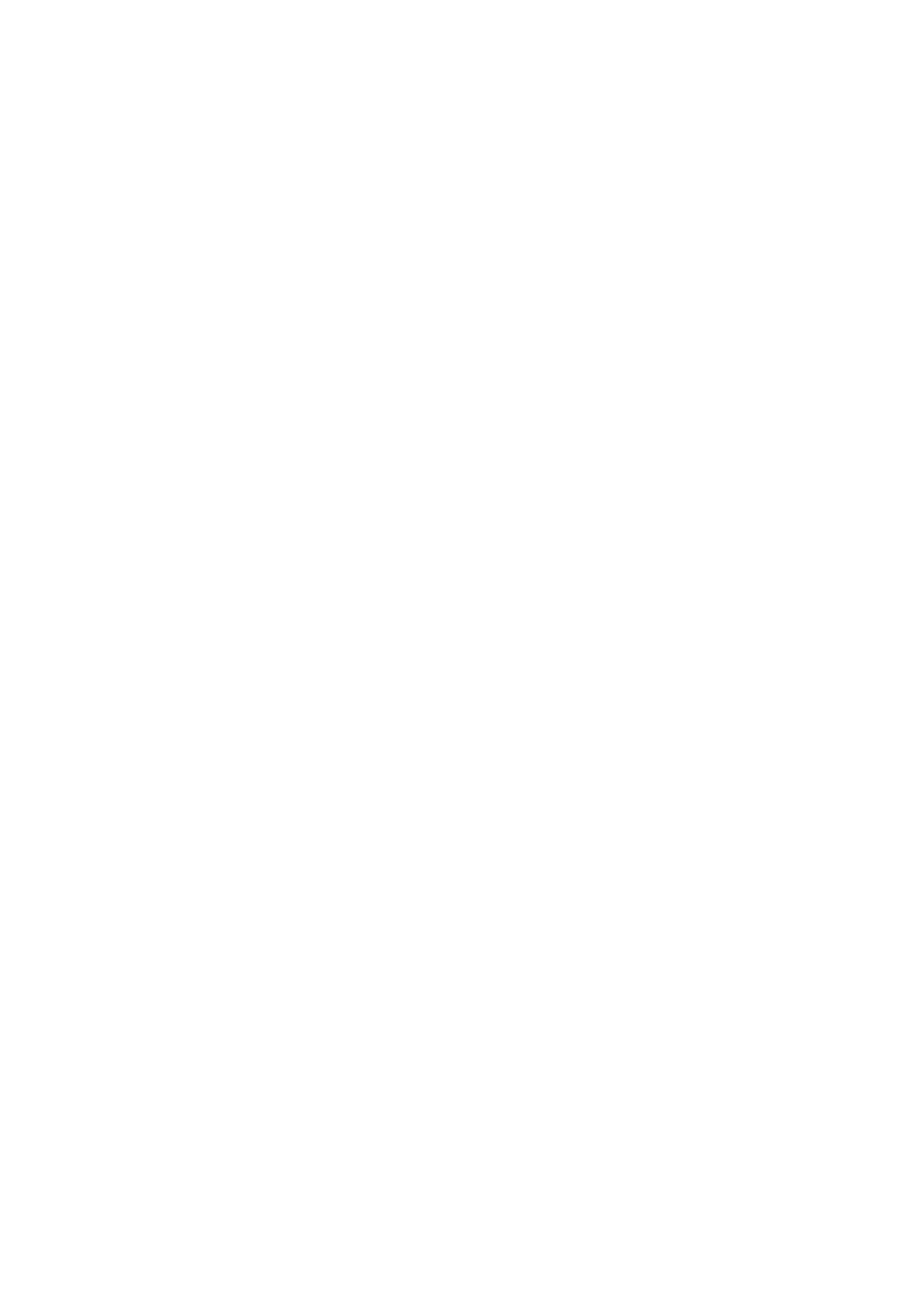## **Contents**

#### **[Cue- Titles](#page-6-0)**

|                    | 1. Introduction: The Country House Revisited                       | 8   |
|--------------------|--------------------------------------------------------------------|-----|
|                    | 2. (Country) House since 1900                                      | 16  |
|                    | 2.1 Building, Writing, Thinking                                    | 16  |
|                    | 2.2 "Houses are alive. No?" Houses from the Viewpoint              |     |
|                    | of Modernist Sensibility                                           | 31  |
|                    | 2.3 The Evolution of Country House Fiction in Historical           |     |
|                    | and Literary (Con)texts                                            | 37  |
|                    | 3. In Search of a House with a View: Poetic Parallels between      |     |
|                    | the Conception of Dwelling in E. M. Forster's Howards End          |     |
|                    | and Iris Murdoch's The Sea, The Sea                                | 61  |
|                    | 3.1 "Days of Peculiar Splendour": Summer in the Country House      | 62  |
|                    | 3.2 Defining Dichotomies: Countryside and Class                    | 71  |
|                    | 3.3 Staging a Retreat in the Countryside: Problems of Dwelling     |     |
|                    | in Howards End and The Sea, The Sea                                | 88  |
|                    | 4. Strangers' Children in the House: Post-millennial Echoes of the |     |
|                    | Post-war Poetics of the Country House                              | 100 |
|                    | 4.1 Hollinghurst's Subversive Sonata                               | 103 |
|                    | 4.2 Architectural Visions of the Country House                     | 115 |
|                    | 4.2.1 Fe/male Architects vs. Interior Designers                    | 115 |
|                    | 4.2.2 Victorian Eyesores vs. Modernist Sanatoriums                 | 120 |
|                    | 4.2.3 "As a ship in the Night": On the Productivity                |     |
|                    | of the House-Ship Analogy                                          | 130 |
|                    | 4.3 Barbarians at the Gates: Country House and the Poetics         |     |
|                    | of the Imminent Decline                                            | 135 |
|                    | 4.4 The Country House and Time                                     | 148 |
| 5.                 | <b>Conclusion: The Country House Revisited</b>                     | 158 |
| <b>Works Cited</b> |                                                                    | 166 |
| Index              |                                                                    | 175 |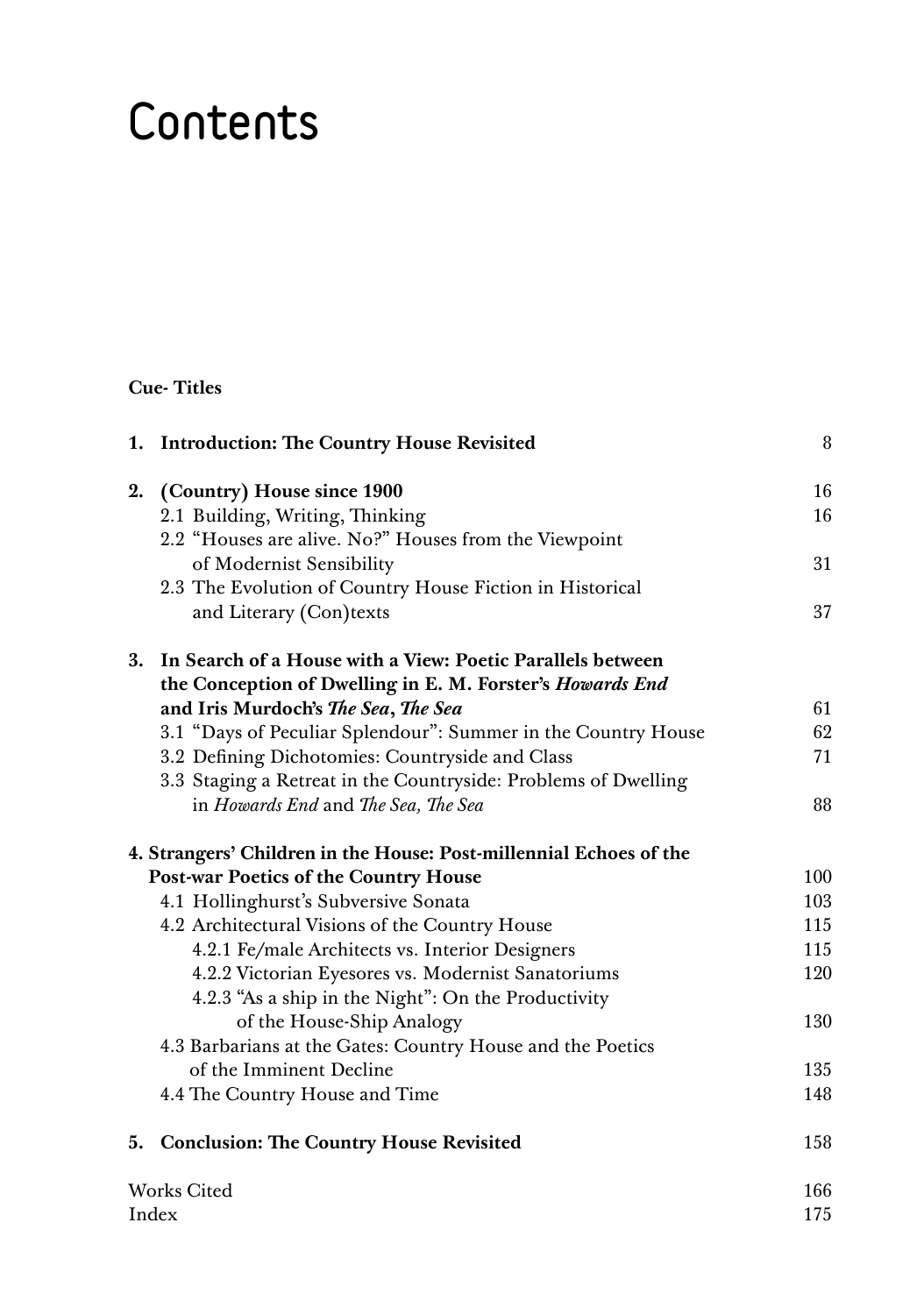*In memory of Anna Grmelová*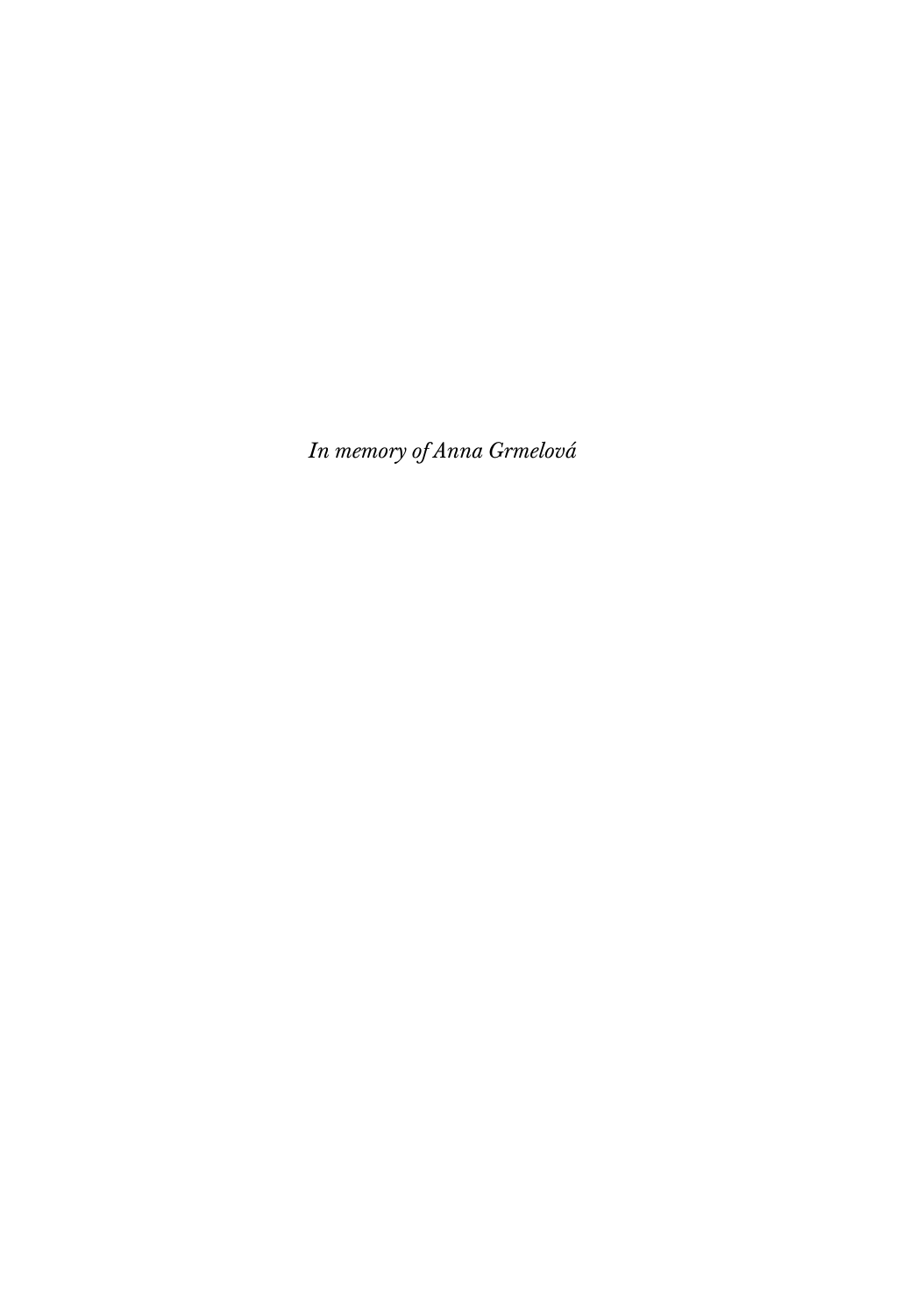## <span id="page-6-0"></span>Cue-Titles

- *HE* Forster, Edward Morgan. *Howards End*. 1910. With an Introduction and Notes by David Lodge, London: Penguin Books, 2000.
- *LS* Waters, Sarah. *The Little Stranger*. 2009. London: Virago Press, 2010.
- *SC* Hollinghurst, Alan. *The Stranger's Child*. London: Picador, 2011.
- *TS* Murdoch, Iris. *The Sea, The Sea*. 1978. With an Introduction by John Burnside, London: Vintage, 1999.
- *UG* Jones, Sadie. *The Uninvited Guests*. 2012. London: Vintage, 2013.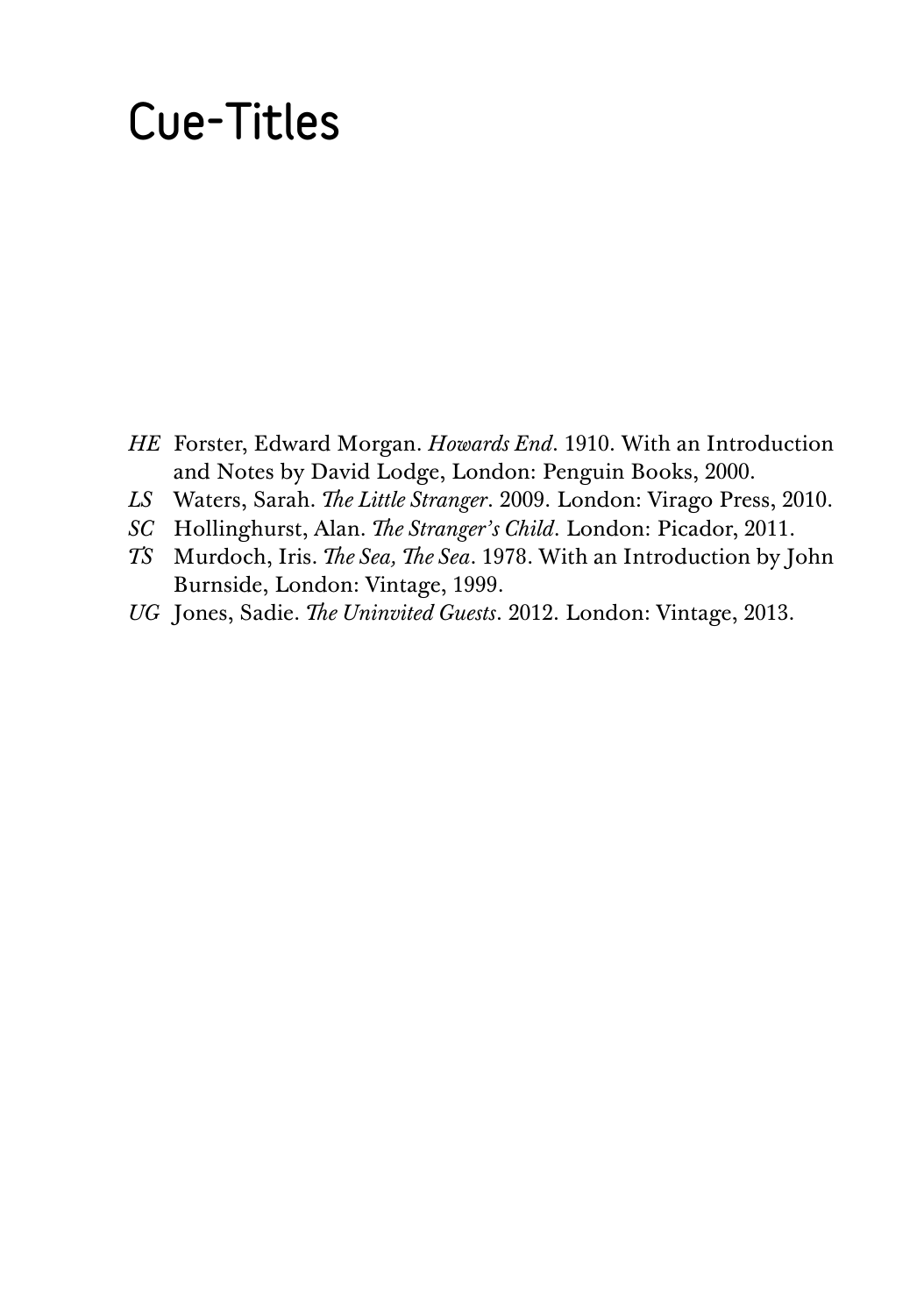# <span id="page-7-0"></span>1. Introduction: The Country House Revisited

*And suddenly a new and secret landscape opened before us.*  (Waugh, *Brideshead Revisited*, 39)

*More than the work of the great architects, I loved buildings that grew silently with the centuries, catching and keeping the best of each generation, while time curbed the artist's pride and the Philistine's vulgarity, and repaired the clumsiness of the dull workman. In such buildings England abounded, and in the last decade of their grandeur, Englishmen seemed for the first time to become conscious of what before was taken for granted, and to salute their achievements at the moment of their extinction.* 

(Waugh, *Brideshead Revisited*, 260–1)

The standing of the house as a literary symbol, setting, motif and subject reflects its vital role in human life. The focal point of this monograph is literary renditions of a typical English variant of this phenomenon, the country house, in twentieth and twenty-first century fiction. Both its contemporary standing and previous development are studied in the wider historical, cultural, philosophical and literary contexts. The diversity of the literary portrayals, which feature stately homes as well smaller, less ostentatious forms such as ancient converted farms, reflects the resonance of the country house in English culture. Whereas the opening of this work traces various theoretical approaches to the house in general, be it through architecture, philosophy, spatial poetics, history or literature, the following sections evolve exclusively around the country house. First, it is interpreted from the perspective of attempts at authentic dwelling in the countryside performed in two different novels, namely E. M. Forster's *Howards End* (1910) and Iris Murdoch's *The Sea, The Sea* (1978). Although these works herald current, post-millennial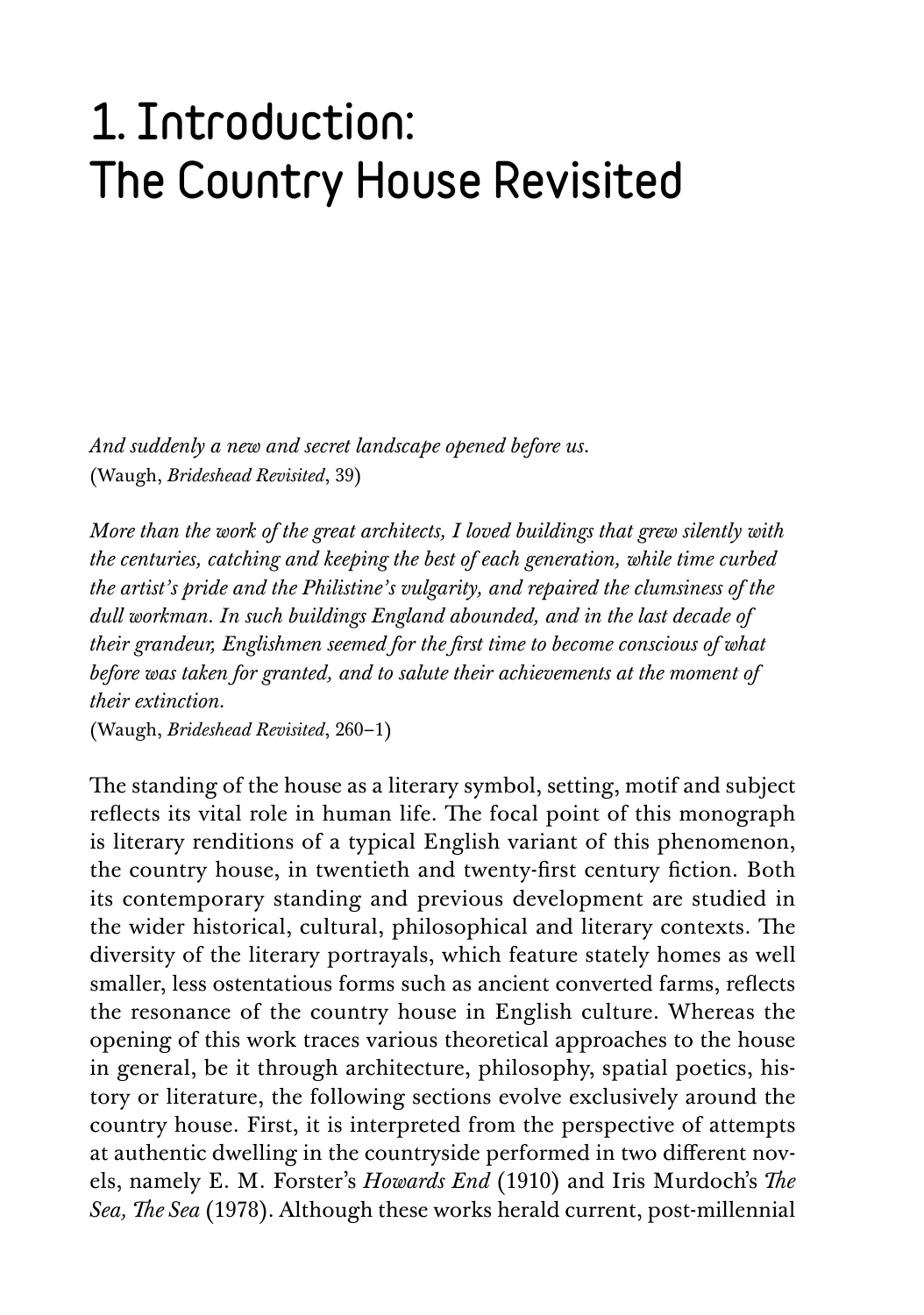ecological anxieties, it is the following part of the book that revolves around contemporary variations on the theme, such as Sarah Waters' *The Little Stranger* (2009), Alan Hollinghurst's *The Stranger*'s *Child* (2011), and Sadie Jones's *Uninvited Guests* (2012), stressing predominantly the various types of decline and transformation of the country house as well as their firm, intertextual ties with their literary predecessors.

A number of publications and monographs concerning various aspects of country houses, predominantly their cultural, historical or artistic significance, is published every year. Nevertheless, works dealing specifically with country house fiction and the relationship between the country house and English literature are relatively scarce. No systematic theoretical study has been published since Malcom Kelsall's 1993 contribution, *The Great Good Place: The Country House and English Literature*. However, both the country house and country house fiction have been discussed by prominent authors, such as Raymond Williams in his seminal work on the conception of rural and urban existence within the English tradition, *The Country and the City* (1973). There he marked the country house as an exclusive, temporary answer to the conundrum of human existence, the choice which needs to be made between "necessary materialism and necessary humanity" (Williams, 293–4). This dilemma tends to materialise in many ways: as the difference between the working week and the weekend, between work and leisure, or between the city and the technological processes associated with it and the countryside and its natural way of life. Despite the fact that some country houses originally were purely functional regional, feudal centres, the majority of them have offered a solution to the existential struggle between isolation and society, nature and technology, or, last but certainly not least, the country and the city. This conception elucidates the massive popularity of these places amongst the aristocracy and, later, nineteenthcentury capitalists who either bought the residences from the impoverished gentry or built their own versions of stately homes.

Moreover, this type of settlement partly echoes Williams's insistence on the necessity of perceiving the country and the city as complementary parts, whose permanent division inflicted a wide range of negative effects on both of them. Hence, the country house, merging the advantages of both rural and urban existence, has inspired a number of imitations: from country cottages and semi-detached or detached suburban villas inspired by the aestheticism of the great country houses, to the emergence of Metroland, built on the premise of mobility and allowing an easy fusion of idealised countryside and fast-paced city centres. Despite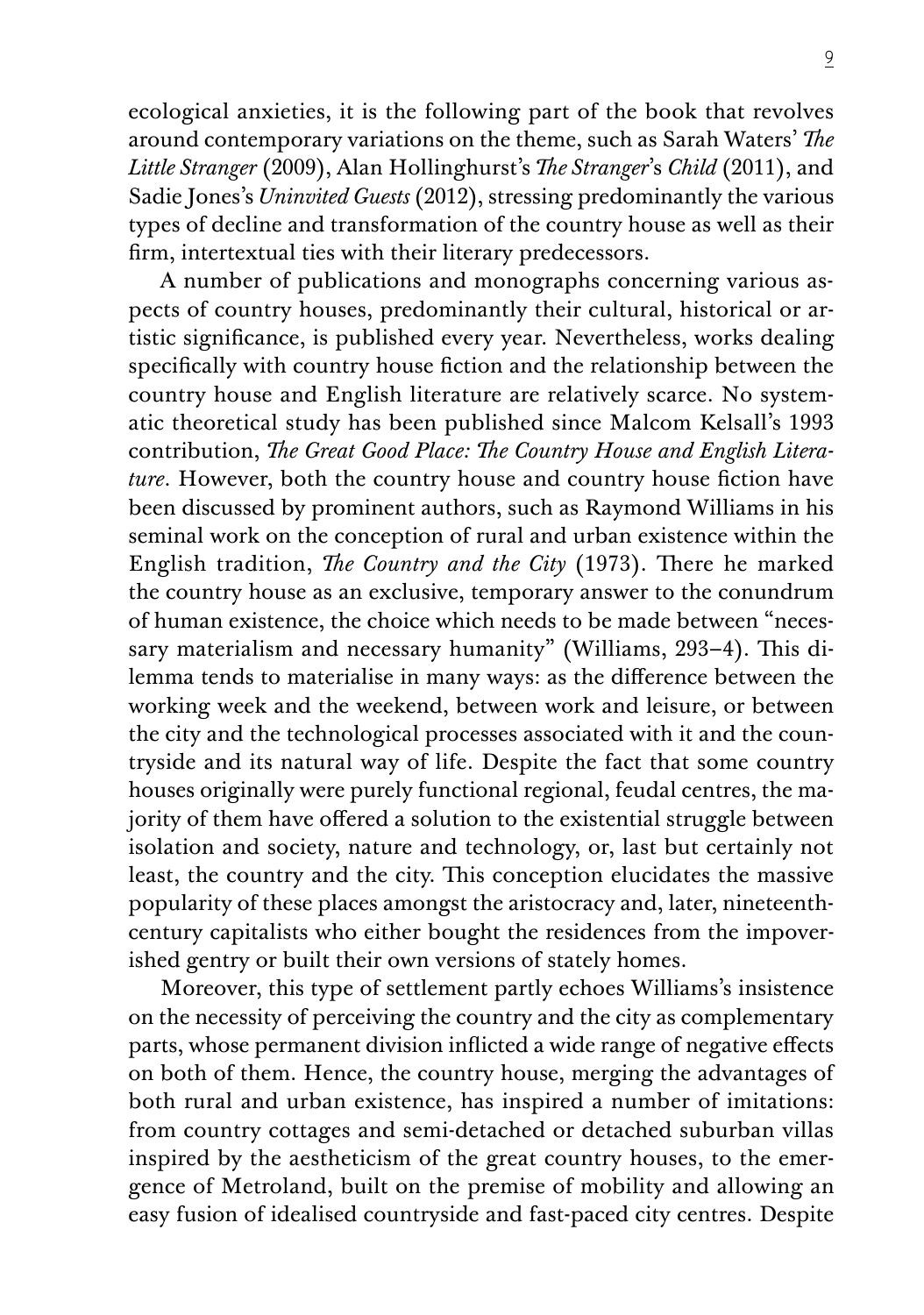Williams's rather reductive description of the country house as a settlement attempting to solve the existential struggle, in all its possible permutations the country house stands out as a unique phenomenon, which has inspired, besides a wealth of literary creation, a considerable amount of all kinds of artistic endeavours over the centuries, ranging from architecture and interior and landscape design, to painting and sculpture.

This monograph delineates the manifold results of the transformation of the conception of the country house and its twentieth and twentyfirst literary representation, country house fiction. At the beginning of the twentieth century, the idealised, mythical form, which symbolised orderly relations between the aristocracy and their tenants, was replaced by an understanding of the country house that highlights its abstract meaning as the embodiment of history as well as its role in the formation of national identity. Nevertheless, the contemporary stately home is a symbol under siege, struggling to find a place in the modern world, no longer satisfied with its publicly ascribed role as pure relic from the past or imitation of a socially and economically superior lifestyle.

In the wider social context of contemporary architectural theory introduced in the first chapter, the country house is primarily understood as a house, with all the twentieth-century implications of its necessity in human life, its integrating, centring properties, and its complex historical and cultural dimensions, as well as its treatment and position within contemporary architectural theory and practice. Seen from this perspective, the country house reflects the universal artistic and practical effort to move from residing to dwelling, understood as "existing in a human manner" (Heidegger, *Poetry*, 154) and therefore serves as a perfect vehicle for the analysis and interpretation of the various possible forms such an effort might take. This endeavour has inspired numerous literary portrayals but it first required the redefinition of the phenomenon of the country house. No longer restricted to stately homes and manor houses, the country house has embraced all kinds of countryside dwellings ranging from old, converted farms and cottages to sea-side villas. The country house has become the subject of detailed architectural scrutiny, practically, theoretically, popularly and literarily. In fiction, the houses are renovated, redecorated and sometimes even built, and the amount of suspicion towards modernist tendencies may only be explained with reference to the surviving vestiges of the old country house ideology which promoted orderly, hierarchical relations between the house and its surroundings, the house and its tenants, and particularly the tenants and their master. Any sign of abandonment of the remnants of this traditional approach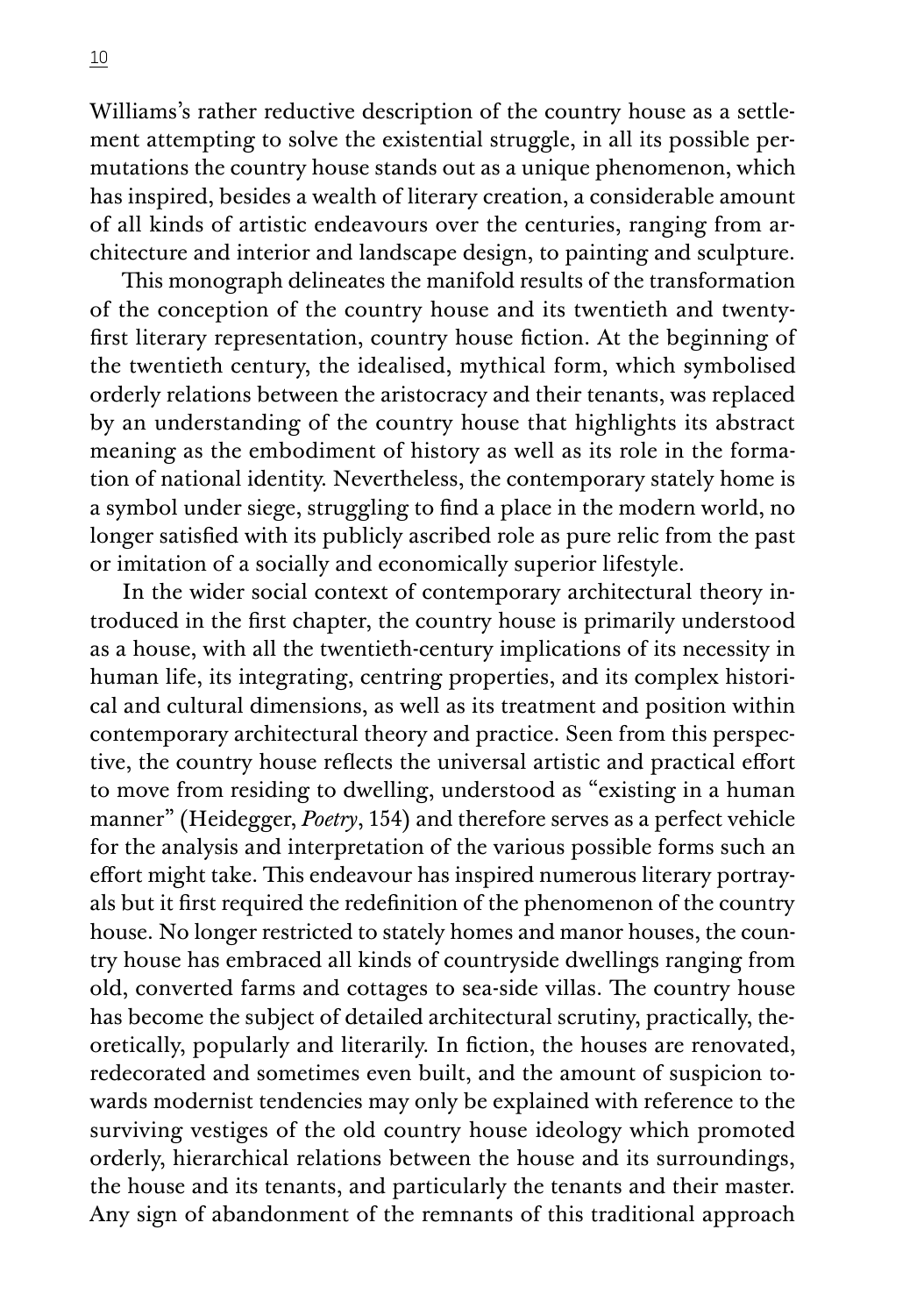is seen as potentially disruptive and unorderly, or even ungodly; there is no place for novelties which would mean a discontinuity with the past and the best of its heritage. Some of the descriptions of country houses, e.g. that one which McEwan presents in *Atonement*, even emphasise the ugliness of the Victorian houses in question, as if to echo the popular interpretation of their aesthetic as fraudulent and vulgar and to accentuate their "newness" as compared to the ancient, historical sites they often replaced. On the contrary, other works, such as Waugh's *A Handful of Dust* (1934) or Hollinghurst's *The Stranger's Child* reflect the effort of some theoreticians and historians to refute such a stance and an appreciation of Victorian architecture is consequently presented as implying emotionality and sensitivity, or even traditionalism, not necessarily bad taste.

The traditional, historical form of literary creation connected with the country house, the country house poem of the seventeenth and eighteenth centuries, with its tendency to idealise and mythicise the relationship between the house, its master and the tenants, has influenced modern country house fiction in a number of ways. For example, there is an inclination to situate the plot in summer, a typically pastoral setting partly reviving the idyll, with its eternal days of summer, or "days of peculiar splendour" (Waugh, *Brideshead Revisited*, 23) to quote Evelyn Waugh, a vocal admirer of these places. The guests tend to abound in country house fiction and this may also be seen as an echo of the country house poem in which guests and visitors come to the house as if to highlight its welcoming, gracious character. What is more, both types of literary portrayals are frequently written from the perspective of a guest and the outsider perspective highlights the exclusivity of the experience of living comfortably in the countryside. The perception of guests, who know that the duration of their stay is restricted, both intensifies the experience and points to the fact that not many people are entitled to such a privilege for a longer period of time. Nevertheless, this alien observer is, notwithstanding their unbecoming origin, often a central protagonist of the plot, mirroring the historical position of a poet guest visiting his patron.

The twentieth and twenty-first century depiction of the country house in fiction reflects shifts of social, cultural and economic paradigms. Great country houses of the past had been tied to the aristocracy, which, especially from the period after the end of the Second World War until the 1970s, lost most of its political and economic power and therefore a great deal of public hostility. No longer the subject of possible public criticism and resentment of the nature of their living arrangements,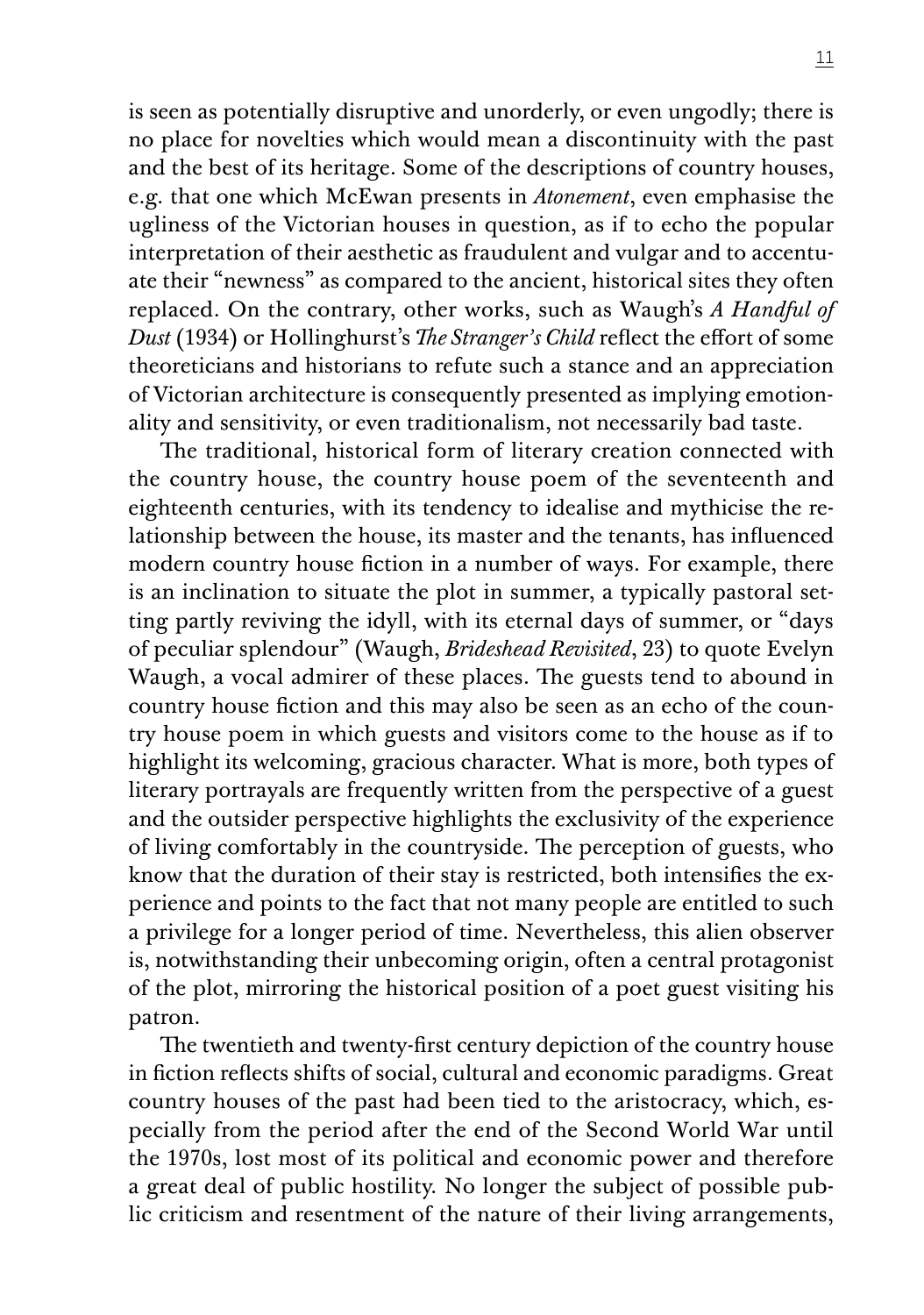the aristocracy began to systematically exploit its possessions – many houses were sold, transformed, or opened to the public. Seeking new employment for spaces which, stripped of their original significance and function, became suddenly unsustainable and thus could only survive through a transformation into public spectacle: "Growing numbers of owners declared 'open house' and sought to profit from a gentle resurgence of popular interest in history of all kinds" (Mandler, 5).

Thus, the aristocracy's estates acquired a new role in society and became emblems of a new social and economic order, no longer serving only as idealised representations of their owners and their social class. The nature and the relative standing of country houses within English culture have transposed them into the domain of public interest. Country houses are often imagined as symbolising the country values of "old England" (Lucas, 71), which is boosted further by the booming success of various TV series such as ITV's well-known adaptation of Evelyn Waugh's *Brideshead Revisited* or the recent sweeping success of the idealising period drama, *Downton Abbey.*<sup>1</sup> The former was broadcast for the first time in the gloomy years of economic recession in the 1980s and the latter, with its first episode airing in the autumn of 2010, once again coincided with the aftermath of an economic crisis. There is a multitude of possible explanations for their immense popularity. The first, most obvious one might be that they present a retreat from depressing reality. However, these pretty pictures of an orderly social hierarchy might also serve is as an ideological glamorising of subservience.

In general, country houses in the original sense of "stately home" have not ceased to fascinate the public and guarantee the existence of the National Trust.<sup>2</sup> This idealised perception may elucidate the enormous popularity of stately homes both as sights and as subjects of various artistic renditions, ranging from a multitude of fictional, as well as nonfictional accounts of its existence to TV series. Non-fiction on the subject tends to take a historiographic approach and present life in country

<sup>1</sup> Richard Vine laments the end of *Downton Abbey* and the gaping hole it left in the Sunday schedule in his article "Downton Abbey Review: The Glorious Fantasy of Britain Comes to an End" published in *The Guardian* on 26 December 2015. Besides praising the outstanding performances of some of the actors, he draws attention to the nature of the prevailing social contentment of the protagonists, who perform their duties without ever questioning their positions in the hierarchy.

<sup>2</sup> In order to further promote local tourism in England, the year 2016 was named the "Year of the English Garden". Promoted by the *Visit England* website, it features guided visits of famous gardens on the occasion of the 300-year anniversary of Capability Brown, a famous garden and landscape designer, known as "the Shakespeare of the gardening world".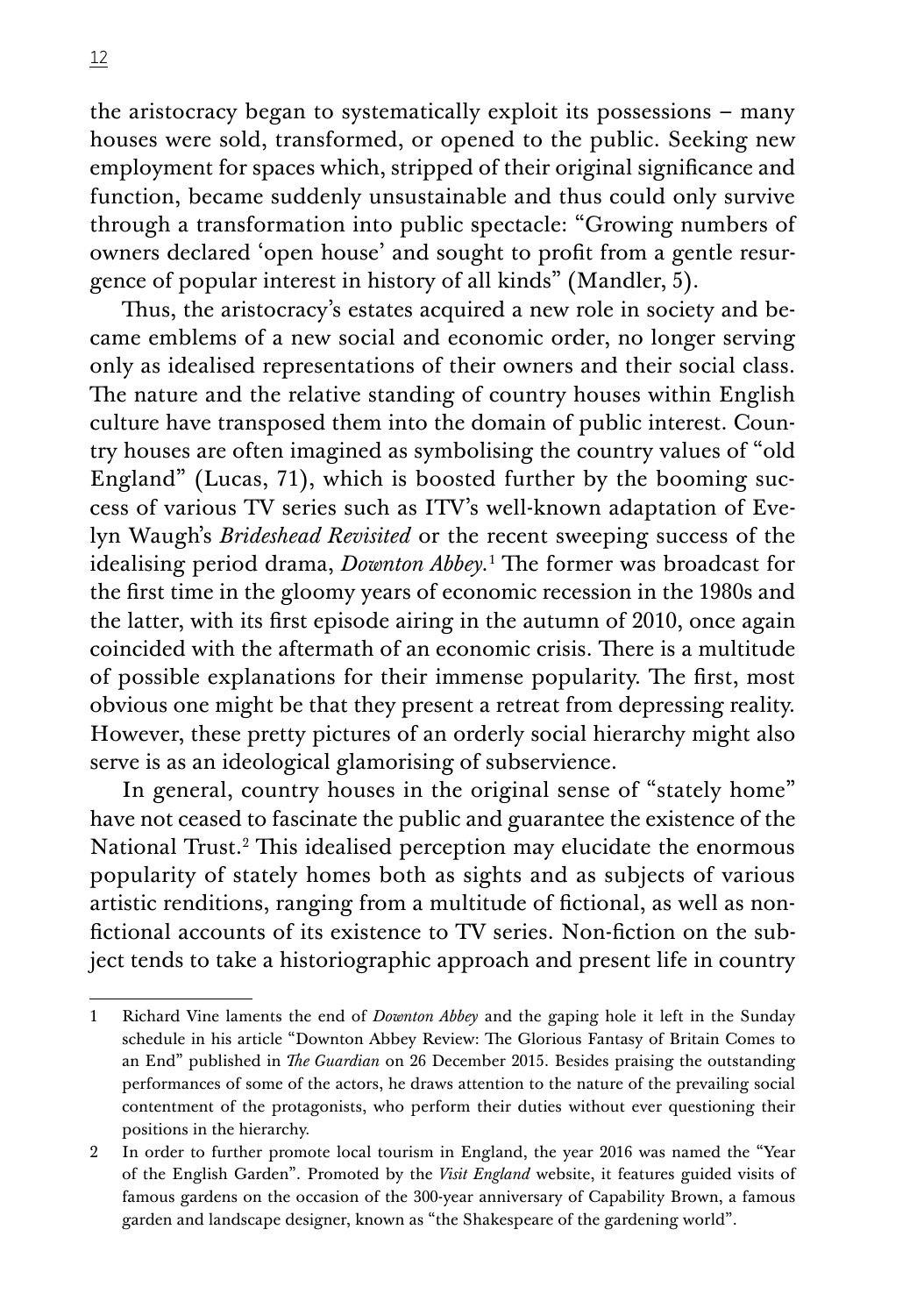houses in all its complexity and variety. Individual places are approached from the point of view of their architectural properties, daily routines, the collection, analysis and classification of thousands of letters produced by their inhabitants and ubiquitous guests, poems and artworks, all of which map out the range of transformations they underwent, amplifying the grandeur of their artistic inventories, and pointing to the unknown or the dark sides of their history or to the personal histories of their owners.

The existence of the country house has been logically conditioned by its situation in the countryside. Literary production that authentically represents the countryside and does not limit it to the position of an inspiring backdrop, was rehabilitated by Raymond Williams's *The Country and the City*. He was nevertheless less optimistic as far as the viability of country house fiction was concerned. He described the middle-class detective story as the only possible and plausible future for the country house novel as these places tend to gather together a heterogeneous group, as does the plot of a typical detective story. The twentieth-century country house in fiction became a backdrop, an interchangeable setting for the complicated relations of its temporary inhabitants, with the focus shifting from the house and its symbolism to the untying of the knot of entangled relations. According to Williams, this literary development led to a reduction of the country house's importance and vitality, since it only provided a suitable space for events which had been prepared elsewhere and which would be resolved elsewhere: "It is not a sad end; it is a fitting end. The essential features were always there, and much of the history that changed them came out of them, in their original and continuing domination and alienation" (Williams, 250).<sup>3</sup> Its role, according to Williams, was reduced, both in reality and in fiction, to a purely instrumental one, which is reflected in its transition into an indifferent setting for a public school, museum, hotel, or secret police headquarters. At the same time, their status as symbols of power or success was maintained, with the real source of their funding situated conveniently elsewhere.

Another aspect which, from Williams's viewpoint, affected the importance of the future role of country houses was their exclusivity. Not

<sup>3</sup> This persuasion concerning the concentration of decisive social powers, although only temporary, is echoed by Stevens, the embodiment of the perfect butler and the unreliable narrator of Kazuo Ishiguro's 1989 novel, *The Remains of the Day*: "… although we did not see a great deal of the country in the sense of touring the countryside and visiting picturesque sites, we did actually 'see' more of England than most, placed as we were in houses where the greatest ladies and gentlemen of the land gathered" (Ishiguro, 4).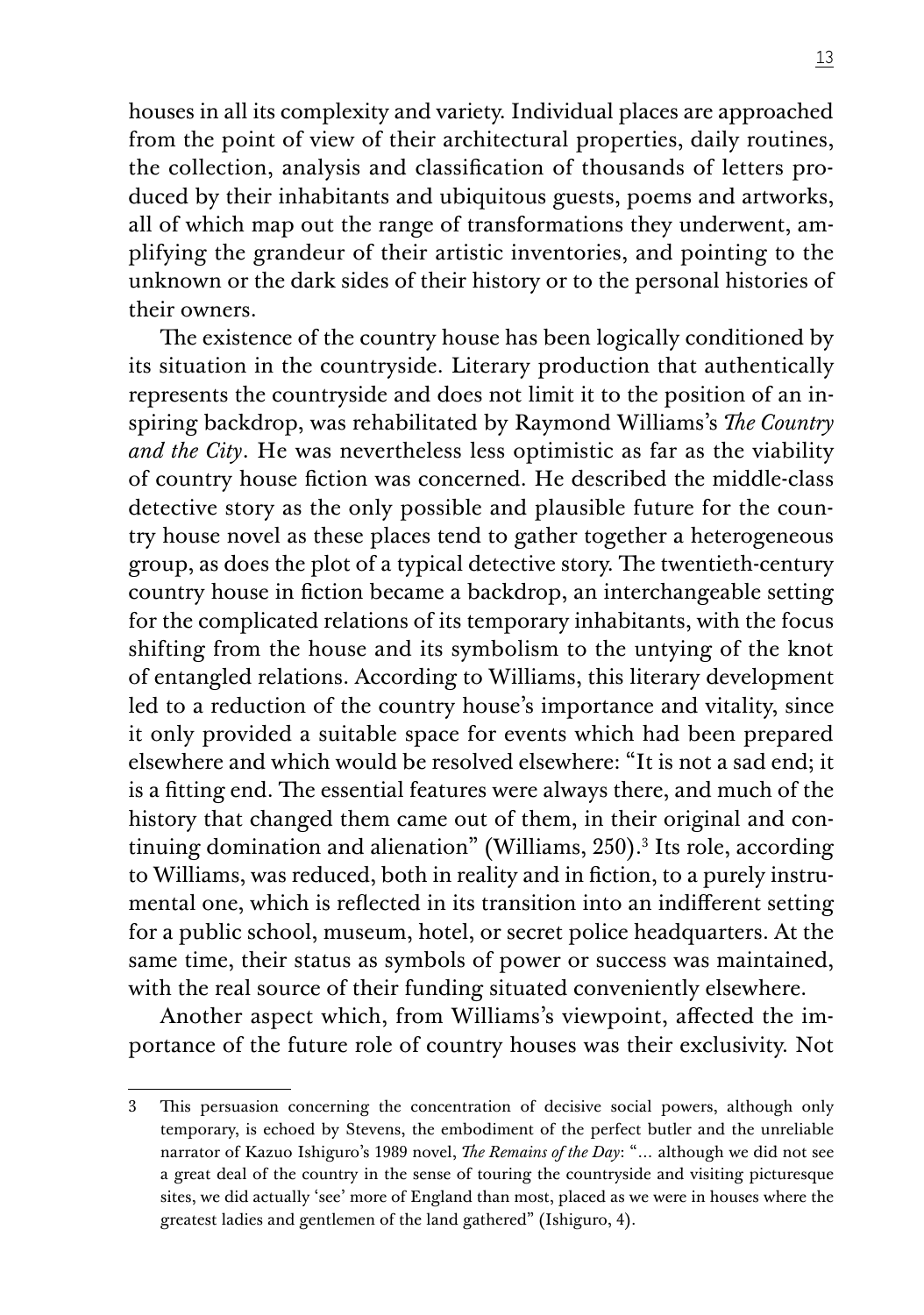only is the maintenance of these places economically demanding, but their position in the countryside requires the mobility of their inhabitants. If the countryside is to retain the qualities for which it is valued, it naturally indicates the absence of a larger number of commuters. The peaceful solitude of the countryside was threatened at the beginning of the twentieth century by the ever-expanding sprawl of suburbs, which represented a solution to the universal demand for the beneficial effects of life in the countryside. From the ecological point of view, if life in the countryside is to remain peaceful and harmonious and the natural environment unspoilt, it requires a sparsity of population and is therefore mutually exclusive with it becoming the living arrangement for the masses, which adds to its exclusivity. Romantic communing with nature seems to be destined to remain highly selective in terms of the intellectual and also economic disposition of those who embrace it. All these factors are projected with growing urgency into fiction, where they provide fertile soil for the depiction, questioning, re-valuation and re-definition of the various nuances of the pastoral of the country house, the delineation of which became, particularly in the post-war period, an increasingly demanding and delicate task. Post-war social and political changes, which gradually severed the ties binding the country house to its culturespecific and class-restricted reading as an emblem of national identity, opened it to a varied, more complex and consequently multi-layered interpretation and enabled its employment as a more universal, versatile metaphor of dwelling. Therefore, the precarious nature of stately homes and the considerable widening of the definition of the country house did not lead to the ultimate decline anticipated by Williams, it actually meant that country house fiction acquired a whole new dimension, spanning a range of unexplored topics. The country house ceased to be the embodiment of an ideal, and its definition broadened considerably to include many different types of permanent or temporary dwellings as well as a variety of approaches to the phenomenon, considerably expanding the spectrum of works suitable for analysis.

Accordingly, the chapter on E. M. Forster's novel, *Howards End*, and Iris Murdoch's novel, *The Sea, The Sea*, stresses the parallel focus on alternative, diminutive versions of the country house and it also provides an estimate of the actual degree of the physical, cultural and social change heralded by the alteration of the portrayal of the country house in fiction. As living in a country house typically presupposes living in the countryside, it offers the opportunity to challenge the stereotypical qualities typically associated with the rural mode of living, such as automatic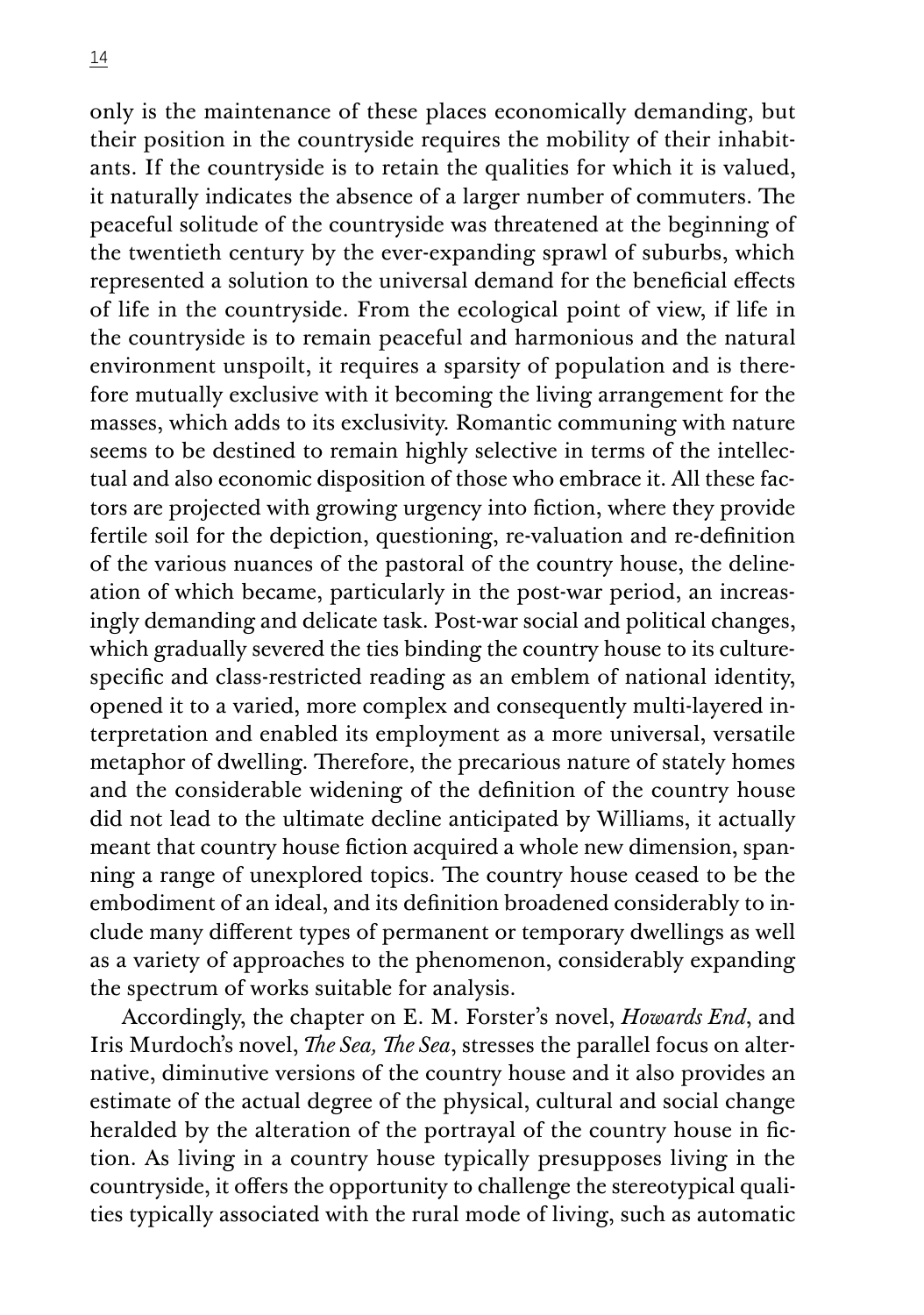communion with nature and authenticity of existence. At the same time, it elaborates on the theme of the growing subtlety involved in the exploitation of one class by another, which does not necessarily mean the strengthening of a traditional stratification.

The next part follows Alan Hollinghurst's subversive pastiche, *The Stranger's Child*, as it accentuates the spatial and textual affinities between its literary forerunners, such as E. M. Forster or Evelyn Waugh, and contemporary examples of country house fiction of the beginning of the twenty-first century, including Sarah Waters' *The Little Stranger*, or Sadie Jones's *Uninvited Guests* (2012), revisiting its original seat, the stately home. Their thematic intersection is the crumbling microcosm of the house, whose attempts at dignified survival or noble decline they explore and question. Its imminent material decline and gradual slide into the impersonal spaces of hotel or school institution provide both physical metaphors of the historic state of the country house and an acutely decadent poetics of decline. The painfully striking physical distortion of the house, which stands in sharp contrast to the aspirations of its builders and owners, evokes ruminations upon the nature of time and its passing. With events revolving around the house as a dying star at the centre of the novel, alternately threatening implosion, imprisoning the tenants gravitating towards the centre, or explosion, scattering them eternally into the great unknown, leaving a treacherous void behind, the struggle to maintain a fragile equilibrium acquires the existential dimension of the perpetual human fight for authentic existence.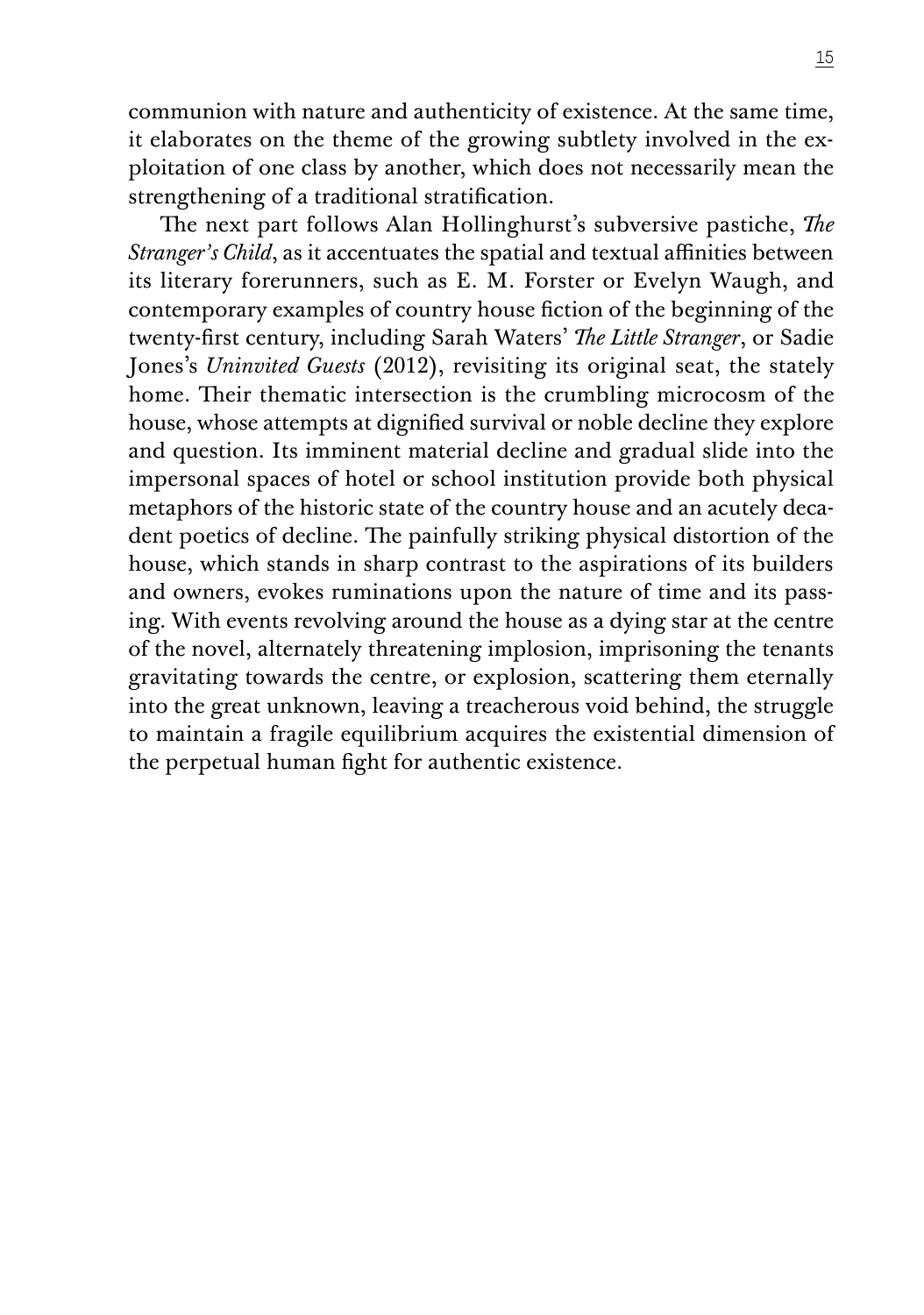# <span id="page-15-0"></span>2. (Country) House since 1900

### 2.1 Building, Writing, Thinking

*Architecture will no longer be the social, the collective, the dominant art. The great poem, the great building, the great work of mankind will no longer be built, it will be printed.* 

(Victor Hugo, qtd. in *Unpacking my Library: Architects and Their Books*)

The role houses assume in literature is patterned on their role in the lives of humans. From the point of view of human existence, a house embodies an archetype. Its vitality is projected into the depth and width of the spectrum of its influences. The study of the house stipulates the need for an interdisciplinary approach in order to embrace its complex role in human life. Despite the number of possible perspectives of study this phenomenon enables, three have been determined as pivotal: architectural, philosophical and, naturally, literary. The twentieth century has acknowledged and accentuated the interconnectedness of these three disciplines, especially owing to the works of Martin Heidegger and Gaston Bachelard. The emphasis which philosophy, architecture and literature put on the dependence and mutual conditioning of houses and humans reflect the essentiality of this connection. The current practice can be seen as further developing their gradual merging. Contemporary architecture is preoccupied with a semantic approach to buildings, which are read and interpreted as signs. The growing level of abstraction and involvement of semantics in architecture imply its linguistic turn. At the same time, the frequency of employment of building terms in literature indicates its architectural turn.

The literary perspective generally mirrors respect for houses and their role in human life. Given its flexibility, it endows the fictional houses with a spectacular array of qualities and interpretations. Despite their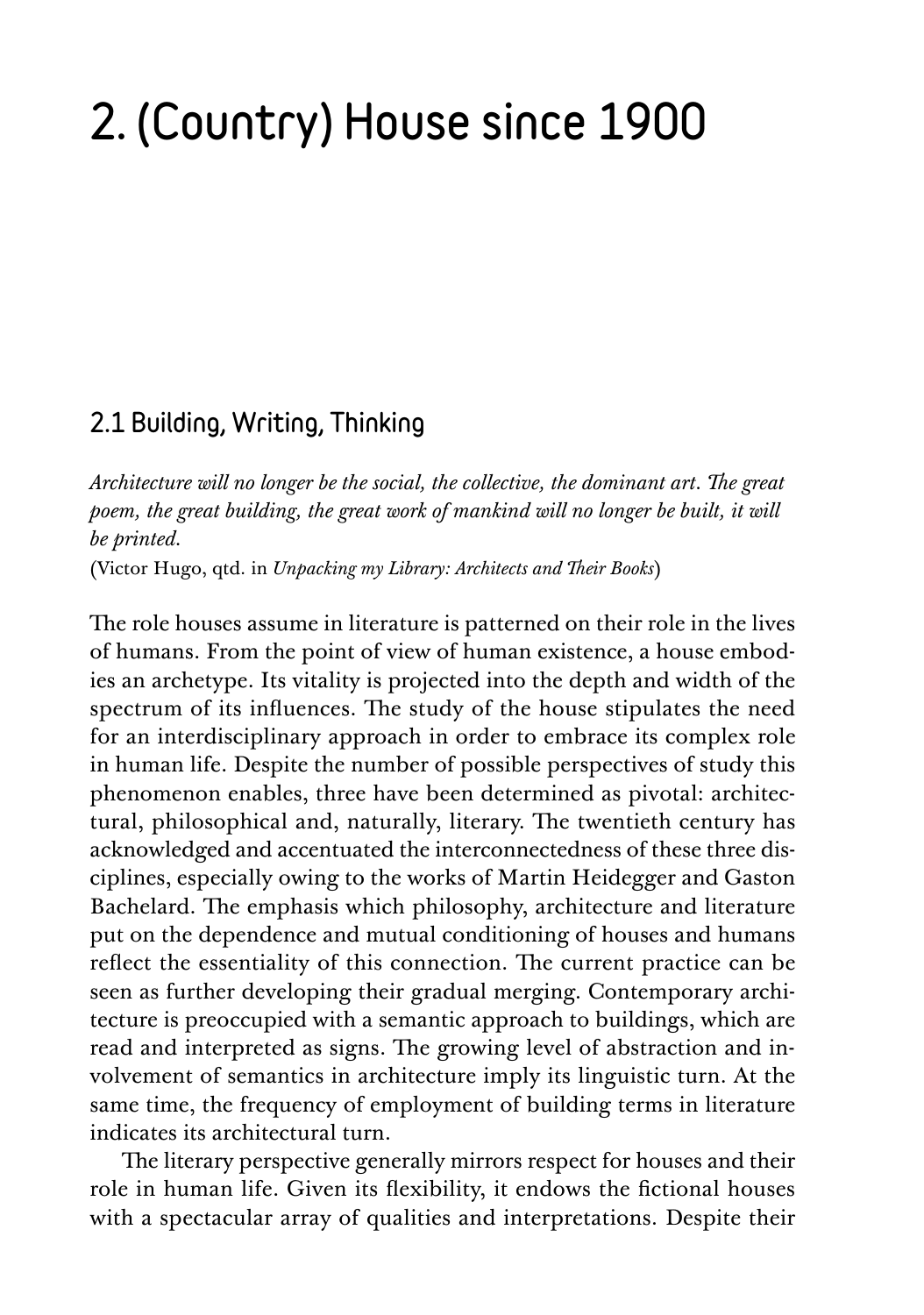variety, some of the properties might be designated as predominant. First and foremost quality of the house, given its place and importance in human life, is the ability to integrate. Gaston Bachelard, a French philosopher and literary critic, the author of the seminal study of intimate spaces as they are reflected in and by literature, *The Poetics of Space* (1958), highlights the integrating properties of a house: "in the life of a man, the house thrusts aside contingencies, its councils of continuity are unceasing. Without it, man would be a dispersed being" (Bachelard, 7). Apart from that, the house shelters and, to a certain extent, even conditions existence, producing a body of images which provide human life with the notion of stability, as it is a "human being's first world" (Bachelard, 7).

Bachelard's emphasis on the binding properties of the house, of the vital importance of the spaces which allow for daydreaming, such as nooks or corners, and his insistence on the metaphysical dimension of a house, which represents a microcosm of the world, is echoed in several essential texts by the German philosopher, Martin Heidegger. He, via the example of the Black Forrest Farm, introduced another principal function of houses as having the ability to preserve "the fourfold, to save the earth, to receive the sky, to await divinities, to escort mortals – this fourfold preserving is the simple nature, the "presencing", of dwelling. In this way, then, do genuine buildings give form to dwelling in its presence and the house this presence" (Heidegger, *Poetry*, 156). It is the house which allows for dwelling, both in the practical and existential sense. This fundamental role of the house in the lives of humans is in both cases tightly connected with literary production. From Bachelard's perspective, houses and their recollection allow for daydreaming. Heidegger insists on the poetic nature of measure-taking, building and dwelling, since: "[p]oetry is what first brings man onto the earth, making him belong to it, and thus brings him into dwelling" (Heidegger, *Poetry*, 216). Both approaches resonate with highly distinctive yet similar themes. Houses, or buildings, are seen as distinctive "letting dwells", conditioning and conditioned by human existence: "A house without people has no dimensions. An enclosed space, a box" (Mawer, *Glass Room*, 308); "A house that has been experienced is not an inert box. Inhabited space transcends geometrical space" (Bachelard, 47). The involvement of humans in all the processes and the absolute dependence of houses on their treatment and perception by humans are specified by highly influential and distinctive theoretical perspectives which strengthen the ties between the abstract, the poetic and the material, and determine the direction of contemporary architectural thinking.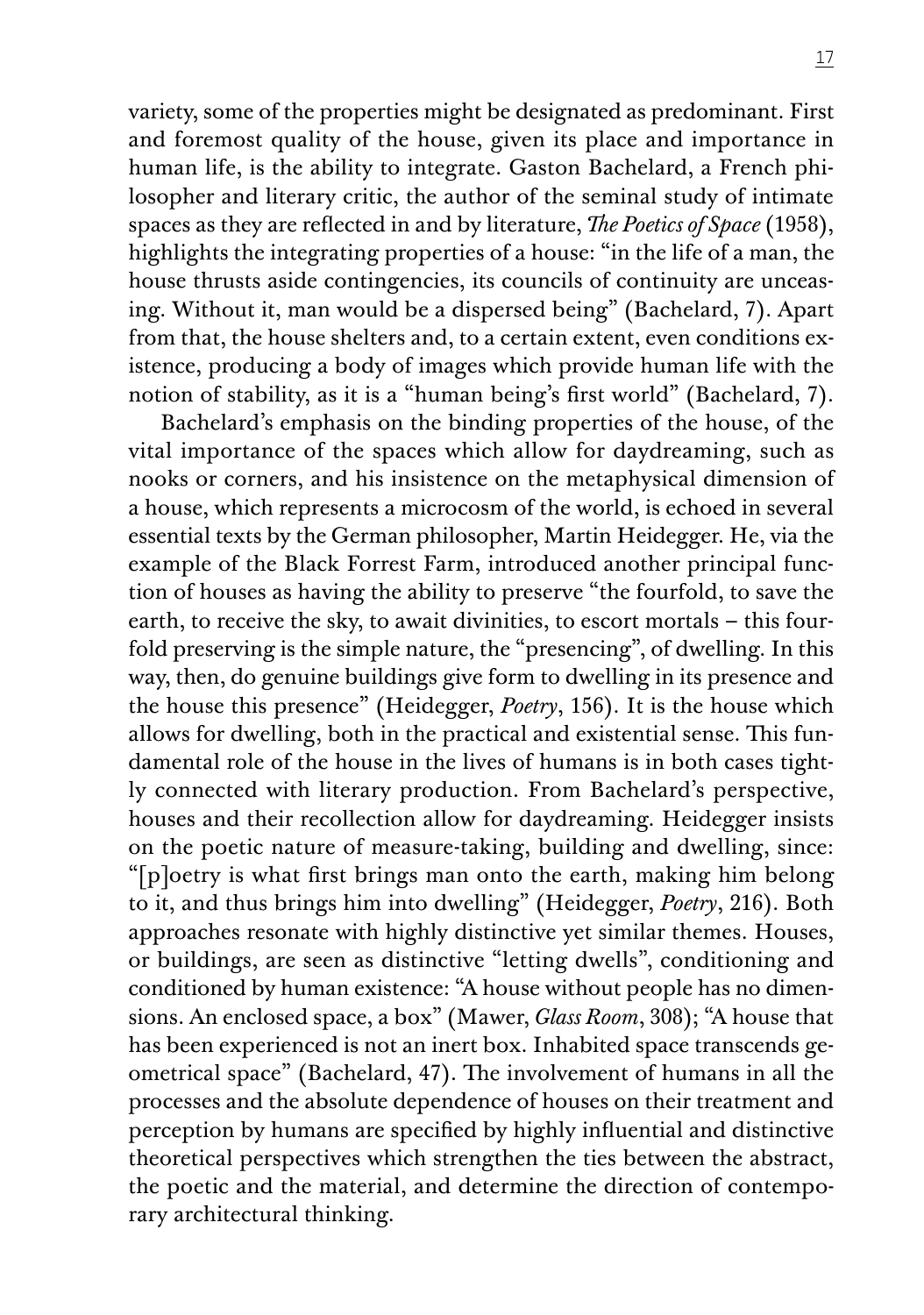As Adam Sharr points out in his interpretation of Heidegger's texts from an architectural point of view, few philosophers have spoken or written exclusively for an audience of architects. In Heidegger's case, the most marked occasion was the lecture "Building, Dwelling, Thinking" he gave on the occasion of *Darmstädter Gespräch*, a conference focused on the theme of "Man and Space," which was held in Darmstadt in August 1951. Besides the text of the lecture, there are others, which he wrote on the subject and which further accentuate its meaning, the 1950 essay "The Thing" and 1951 "… Poetically, Man dwells…" They are essential both from the perspective of the interpretation of Heidegger's conception of architecture and their influence on contemporary architectural theory and practice.<sup>4</sup> Sharr considers these texts, although they are the least quoted ones amongst philosophers, to be the most architectural of his writings, stressing the importance of immediate experience. With translations into a number of languages and continual reissues, these works have influenced, if not shaped, much of the architectural theory and practice in the second half of the twentieth century. At this point, however, Sharr stresses the degree of controversy surrounding the philosopher. Heidegger was a member of the Nazi party and his naming as a rector of Freiburg University in 1933 coincided with the rise of the fascists to power. Despite his resignation from that post the following year, his romanticising approach to the rural and his resolute rejection of technology before, during and after Nazism, made him and his thoughts "skat[e] dangerously close to fascist rhetoric of 'blood and soil'" (Sharr, *Heidegger for Architects*, 2). Nevertheless, Heidegger's influence on Western architecture remains an irrefutable fact. Sharr metaphorically compares the impact to an infection. The effect of a mild infection might be irritation, with the possibility of both positive and negative outcomes. Generations of architects and architectural thinkers, such as Steven Holl, Juhani Pallasmaa, Peter Zumthor, Alvar Aalto, or Dalibor Vesely, Rowan Moore and Karsten Harries, have projected Heidegger's ideas in their works, more or less prominently. Directly or indirectly, they have been forced to ponder human experience and environment from a different, humanist and immediate perspective. These echoes might be considered beneficial. However, the radical, unconditional application of his conception is analogous to a serious infection with its disastrous results. Both Heidegger's converts and his critics insist on the importance of

<sup>4</sup> Sharr claims that while "The Origin of the Work of Art" (1935), *Being and Time* (1927) and "Art and Space" (1971) elaborate architectural thought more or less prominently, they do not equal the intensity and forthrightness of the three texts from the fifties.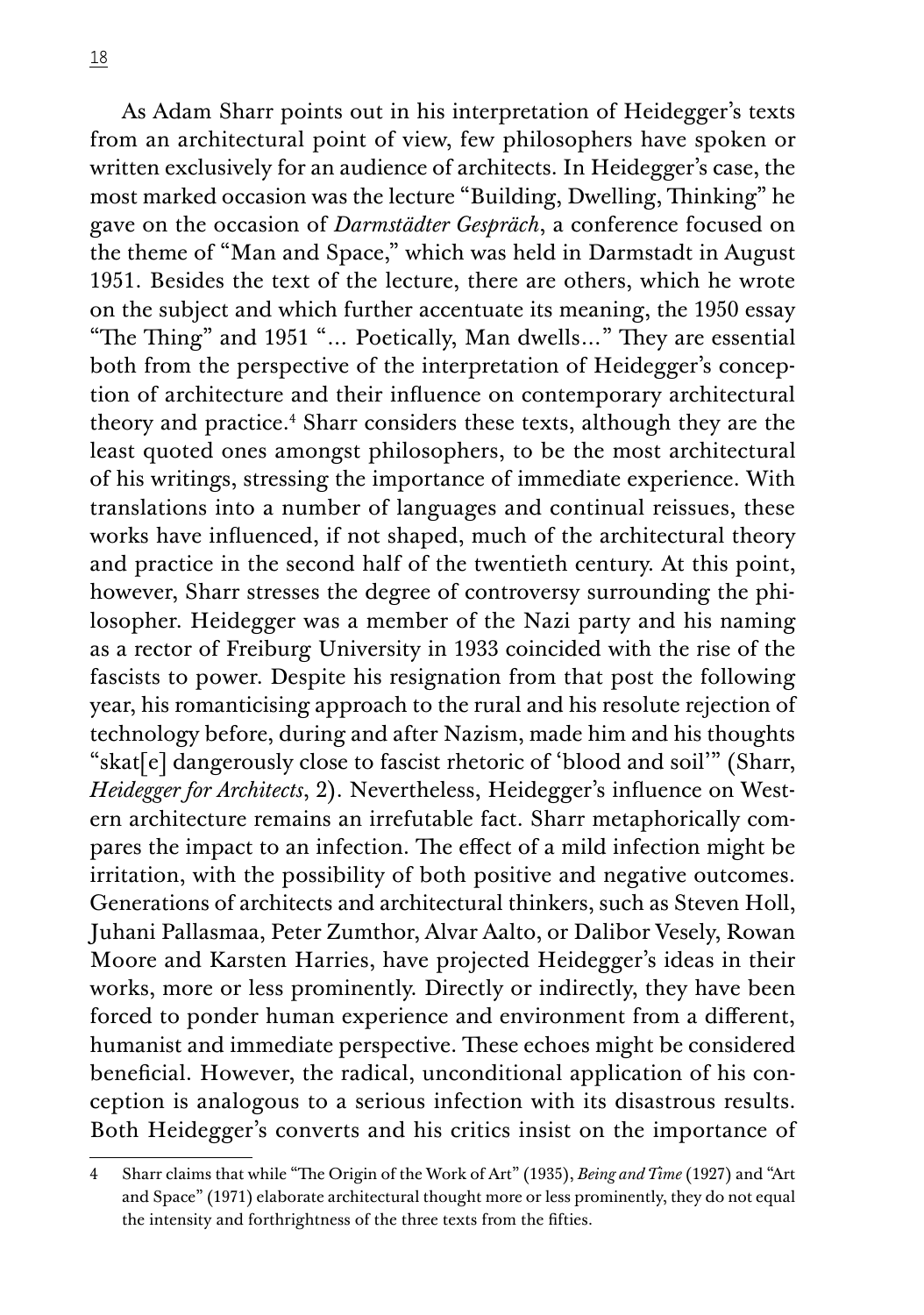considering context for the correct interpretation of his works. In particular, claims which state that his theories the only legitimate model of the world and deny the possibility of existence of others, should be ultimately resisted. Furthermore, the notion of the soil of place dangerously borders on illiberal politics, with the possibility of racism. According to Sharr, "[w]here Heidegger's romantic provincialism is absorbed uncritically, it can allow right-wing ideologies to flourish. Redneck Heideggerian infections must be challenged" (Sharr, *Heidegger for Architects*, 114).

The context of Heidegger's thoughts concerning architecture elucidates both their popularity and persistence and prevents their reduction into a set of primitive, treacherous dicta. At the time of their formulation, post-war Europe relied with growing urgency on the technocratic outcomes of technological progress and economic conceptions. Heidegger refuted these dehumanising tendencies by emphasising the immediate human experience and the universal vitality of human perception. Humans tend to model their perception of the world, and their emotional response to it, according to their first experience of inhabitation. According to Heidegger, it is only later, that the experience is classified and quantified according to the rationalist concepts of economics and technology. The essential role of the architect in the development of human experience relies on designing spaces which adequately fill their important part in this process. Philosophy, according to Heidegger, should acknowledge the role of a building in the developmental process of humans. A building is therefore capable to reveal how its builders and/or its inhabitants conceived the space and measured their place in the world. Building could be understood as reflecting the ethos of both builder and dweller. Architecture, in its purest and most beneficial form, could be viewed as helping to navigate people, or pointing them directly, towards their centre in the world. Heidegger noticed the ability of traditional, historical buildings to provide people with places from which they may question and grow. He therefore stressed the necessity of lessening the influence of technology on building and returning to its fundamental conception.

The major task of an architect, a builder, and subsequently an inhabitant is to elevate the activities above mere construction and residing. His mission, similarly to a philosopher's, is to reintegrate building with dwelling. This tendency equalised the status of vernacular architecture with aestheticized, expert, official architecture and insisted that the produced space harmonize with the nature of its inhabitation and its typical manifestations. Architecture has thus been taken from the